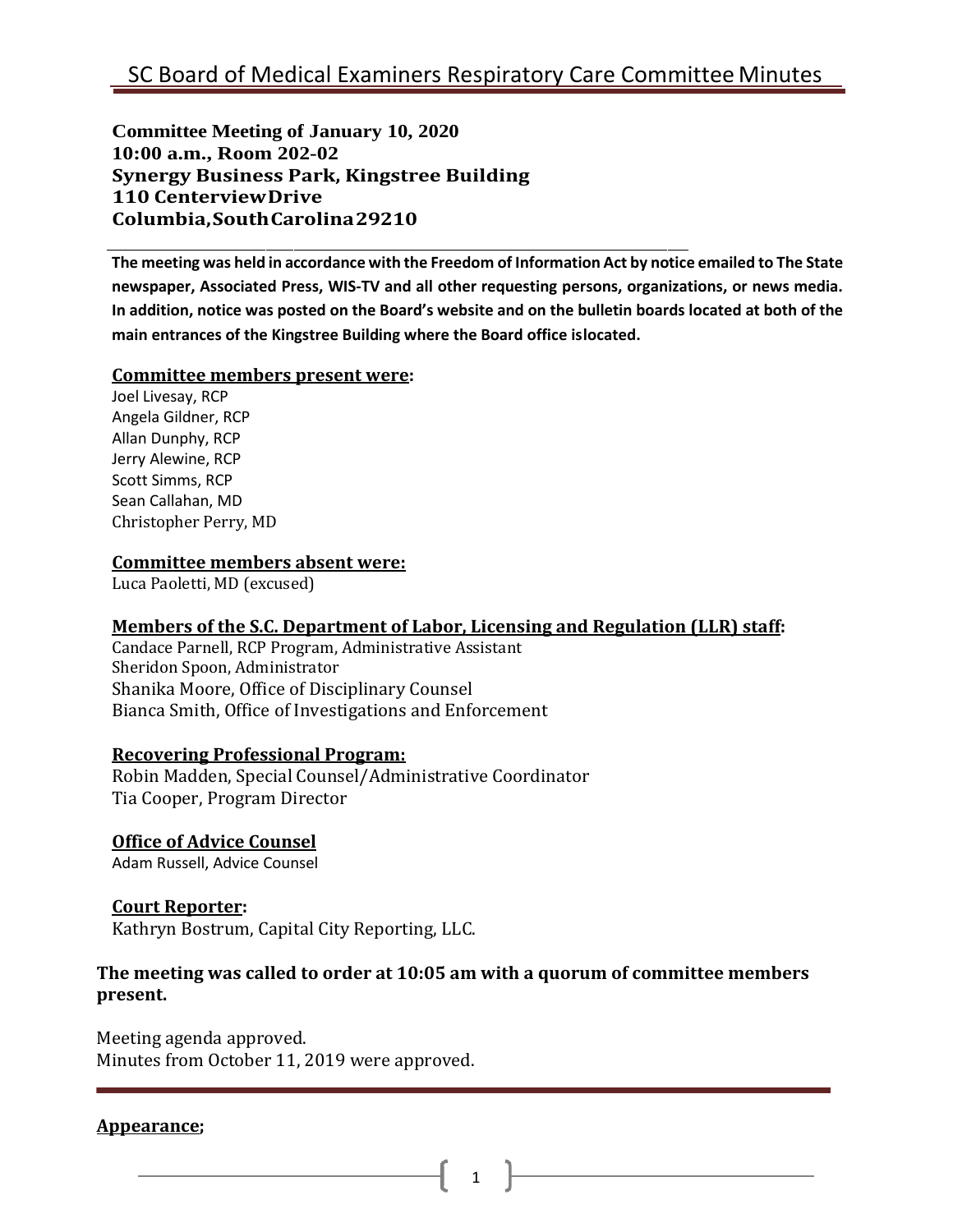## SC Board of Medical Examiners Respiratory Care Committee Minutes

Michael Carey appeared before the committee to address concerns of his application. After Executive Session, the committee made a motion to recommend approval of licensure. Scott Simms second. Motion carries.

## **Disciplinary Hearing and Application Hearings**

A motion was made and passed for the Committee to go into closed session for a disciplinary hearing. After the hearing and testimonies, the Committee went into executive session. No votes were made or actions taken while the Committee was in executive session. A motion was made and passed to return to Public Session and the Committee voted on the following sanctions after the Order Hearing:

## **CASE #2017-547**

MOTION- THE COMMITTEE'S FINDING AND RECOMMENDATION TO THE BOARD IS THE LICENSEE IS UNFIT TO PRACTICE RESPIRATORY CARE. THE COMMITTEE RECOMMENDS REVOCATION OF THE LICENSE.

## **Exemption for Ventilation by Non-RCP Application**

After a brief discussion, the committee request to have the application updated to reflect Certified Nurse Anesthetists and Certified Paramedic and Emergency Medical Technicians are exempt from making application as long as they are certified/licensed in the state of South

Carolina. *(81-203. Competency Requirements for the Provision of Respiratory Care by Non-RCPs.); (2) Certified Nurse Anesthetists and Certified Paramedical and Emergency Medical Technicians (EMT's) are exempt from this regulation so long as they are certified or licensed by the State and do not hold themselves out as respiratory care practitioners or practice respiratory care.* Allan Dunphy second. Motion carries.

## **Home Sleep Testing Interpretation**

Dr. Perry inquired on the issue of interpretation of Sleep Studies by other licensed professionals outside of South Carolina. Dr. Perry explained that South Carolina primary care physicians are ordering studies and diagnostic companies outside of South Carolina are providing equipment (via mail), having the patient hook it up and sleep with it, then return the equipment for interpretation without meeting or establishing a relationship with the patient. There is a level of care, follow-up, questions, and possible issues the patient may need addressed on a professional level. After discussion, Adam Russell explained the minutes will be included in the board materials February  $3<sup>rd</sup>$  – 5<sup>th</sup> and at that time the board review and make a decision at that time.

## **Respiratory Care Practitioners with Temporary Licenses applying for Permanent Licensure**:

After review, a motion was made to approve the list of applicants with temporary licenses for permanent licensure (**52**). Second by Christopher Perry, MD. Motion carried.

Sheridon Spoon, Administrator briefly spoke on the Consumer Member vacancy. This committee per the statute consists of nine (9) members. (**SECTION 40-47-540.** Respiratory Care Committee created; membership. "There is created the Respiratory Care Committee as an advisory committee to the board which consists of nine members to be appointed by the board. Five of the members must be respiratory care practitioners with at least five years'

 $\overline{\mathbf{c}}$